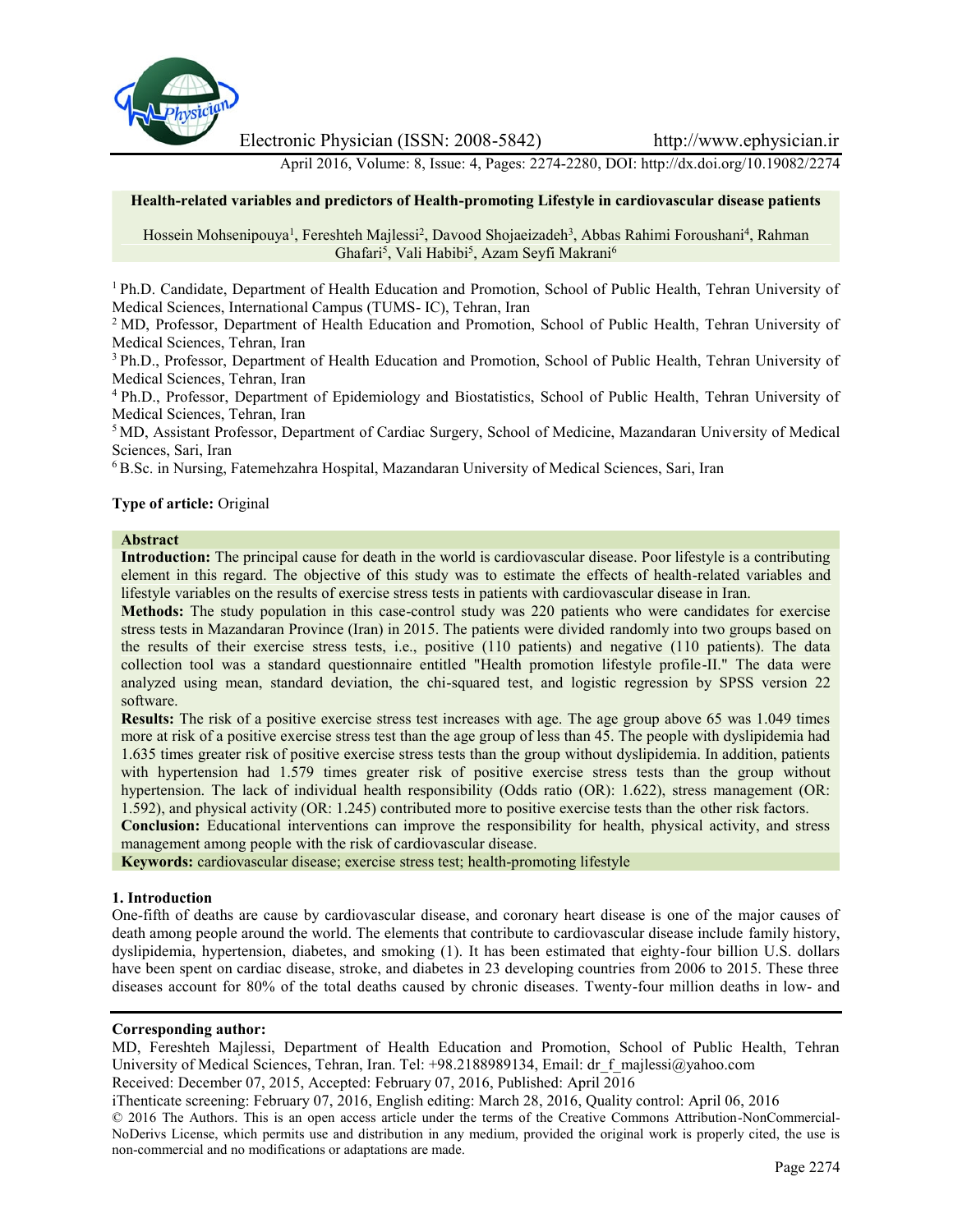middle-income countries could be prevented if non-communicable diseases could be reduced (2). Also, in Iran, coronary heart disease (CHD) is the main cause of mortality, morbidity, and disability (3), and, as mentioned in the latest report by World Health Organization (WHO) 2011, this disease causes about 45% of all deaths in Iran (4). In long-term epidemiology studies, the development of CHD risk factors can be controlled by a healthy lifestyle that includes appropriate behaviors, such as a prudent diet, not smoking, maintaining a healthy weight, and physical activity (5). If high-risk people modify their lifestyles and undergo therapies at the early stages, the primary prevention will turn out to be cost effective (6). People can improve their health through health-promoting behaviors (7). According to Pender's classification, health promoting behaviors include health responsibility, nutrition, physical activity, spiritual growth, interpersonal relationships, and stress management (8). Based the findings of clinical studies, changing one's lifestyle will have a positive effect on risk factors, such as smoking, hypertension, and hypercholesterolemia (9). Moreover, pharmacological therapies, such as lipid-lowering and anti-hypertensive drugs also can help decrease risk factors (10). For instance, they have been shown to reduce the risk of heart disease by 20 to 30% (10, 11). The effect of pharmacological therapies on the reduction of the risk of heart disease is comparatively low compared to lifestyle changes (12). However, the lack of knowledge concerning how to manage the disease and the lack of family support result unsuccessful attempts to modify lifestyles among the majority of patients (13). Despite many references to the importance and efficiency of intervening measures in reducing the risk factors of cardiovascular diseases (14, 15), many patients do not have sufficient knowledge of the relationship between a healthy lifestyle and CHD. As a result, the current study aimed at determining the relationship between a health-promoting lifestyle and its predictors among cardiovascular diseases.

# **2. Material and methods**

This case-control study was conducted in 2015. After assessing all patients in terms of the eligibility criteria, the patients were given a short explanation about the study, and informed consent was obtained from all of the participants. The entry criteria included being willing to participate in the research, not having an emergency situation, and not having any speech and hearing problems. The sample of the study included 110 patients in each group (positive and negative exercise test) with 95% confidence level and 80% testable. We used the formula " $n =$  $(z_{1-\alpha/2} + z_{1-\beta})^2/d^2 = (1.96 + 0.84)^2/0.27^2 = 107.5 \approx 110$ " to determine the required sample size. Instruments used in this study were 1) a demographic questionnaire containing questions about age, gender, educational level, lodging, and employment status; 2) health–related variables, such as a history of hypertension, dyslipidemia, diabetes, and smoking; and 3) the Health Promoting Lifestyle-II (HPLP II) developed within the framework of the Health Promotion Model (8), which was used to measure the extent to which the individuals were engaging in health promoting and health-related behaviors (16). The 52-item Health-Promoting Lifestyles Profile-II (HPLP-II) was used to measure health-promoting behaviors. The items on this questionnaire include six subscales, i.e., 1) physical activity, which is concerned with the amount of exercise necessary for a healthy life; 2) spiritual growth, which is a person's positive attitude towards him/herself and the ability to improve her/his capabilities, and creativeness in reaching his/her objectives; 3) health responsibility, which is a person's sensitivity about her/his health; 4) interpersonal relationships, which are concerned with the ability to interact and maintain relationships with others; 5) nutrition, which relates to what one eats; and 6) stress management, which is the ability to identify what causes a person to feel stress and how he/she can overcome those causes (17). The Likert scale contains 1 (never) to 4 (routinely) as the responses to the items, and the total possible scores can range from 52 to 208. Higher scores suggest that the participants have healthier lifestyles. This questionnaire has been used extensively in medical research with high Cronbach's alpha coefficients to measure both the total scale and subscales (16, 18). The criteria of lifestyle categories were based on the first and third quarters. The first quarter's scores were considered as weak points, between the first and third quarters as medium, and the third quarter as high. The data were analyzed using IBM-SPSS version 22 and chi-squared, and logistic regression tests were used for analysis.

# **3. Results**

The mean  $\pm$  SD age of the participants was 57.45  $\pm$  1.08 in the experimental group and 58.75  $\pm$  1.11 in the control group. There was no difference between demographic variable scores of positive and negative exercise stress test groups ( $p > 0.05$ ) (Table 1). The logistic regression model was used to determine the factors that affected positive exercise stress test. Positive exercise stress test was considered as the dependent variable, and gender, age, education, lodging, occupation, and marital status were considered as independent variables. Based on the logistic regression analyses, the risk of positive exercise stress test increased with age. The age group above 65 years was 1.049 times more at risk of positive exercise stress test compared with the age group of less than 45 (Table 2). Based on the logistic regression analyses, with the existence of hypertension and dyslipidemia, the risk of positive exercise stress test increased. So that, the people with dyslipidemia were 1.635 times more at risk of positive exercise stress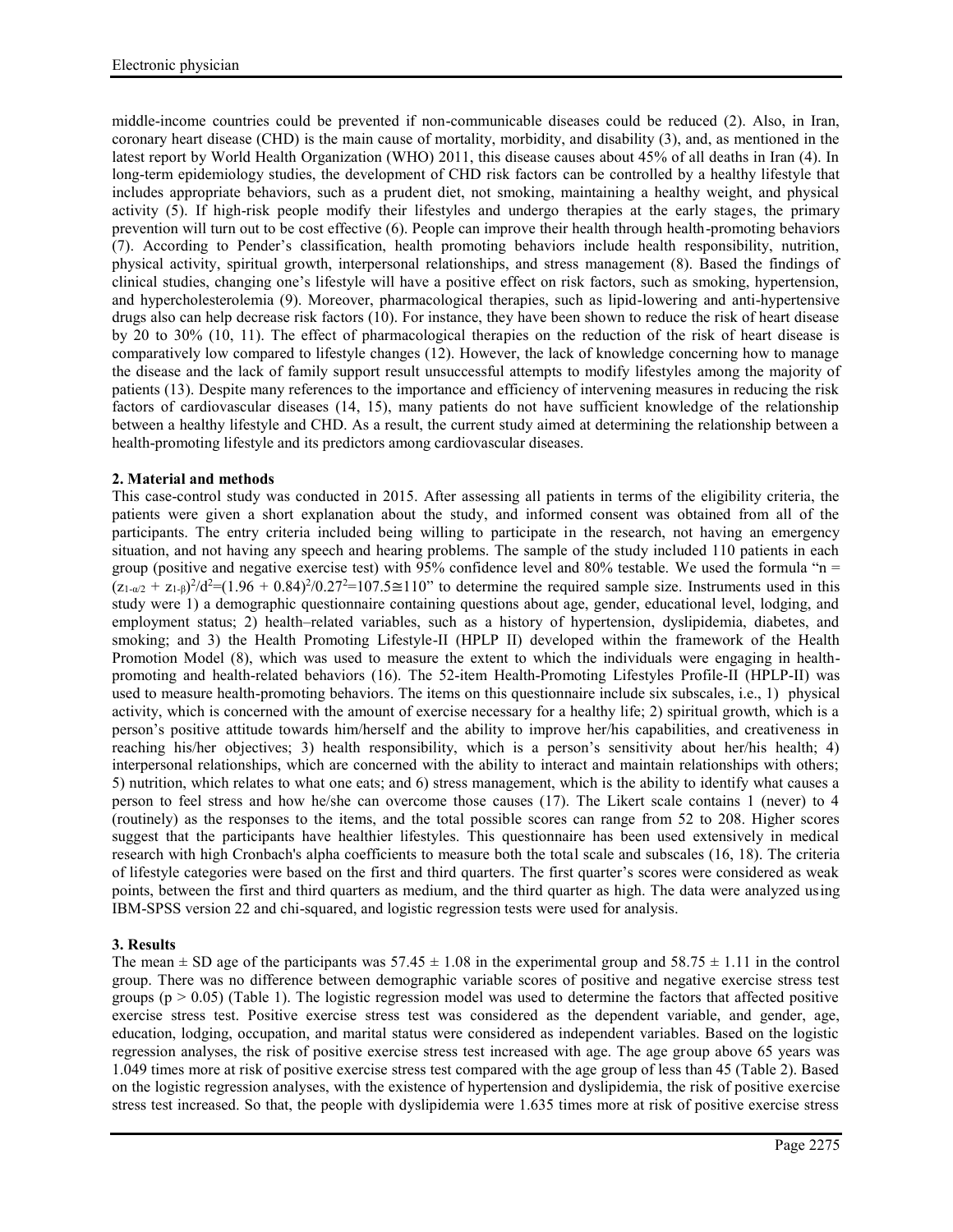tests than the group without dyslipidemia. In addition, the patients with hypertension were 1.579 times more at risk of positive exercise stress tests than the group without hypertension (Table 3). The highest risk of a positive exercise stress test was related to health responsibility. The people having poor responsibility for health were 1.622 times more at risk of positive exercise stress tests than people with high health responsibility. Those patients with lack of individual stress management (OR: 1.592) and physical activity (OR: 1.245) were more at risk of positive exercise tests (Table 4).

| Demographic variables    |                     | Study groups                   | p-value      |       |
|--------------------------|---------------------|--------------------------------|--------------|-------|
|                          |                     | Negative test<br>Positive test |              |       |
| Age (years)              | $\leq$ 45           | 22(20%)                        | 27 (24.54%)  | 0.069 |
|                          | 45-65               | 61(55.45%)                     | 64 (58.18%)  |       |
|                          | >65                 | 27 (24.54%)                    | 19 (17.27%)  |       |
| <b>Sex</b>               | Male                | 76 (69.1%)                     | 79 (71.8%)   | 0.384 |
|                          | Female              | 34(30.9)                       | $31(28.2\%)$ |       |
| Lodging                  | City                | 44 (40%)                       | 53 (48.2%)   | 0.139 |
|                          | Village             | $66(60\%)$                     | 57 (51.8%)   |       |
| <b>Educational Level</b> | Illiterate          | 83 (75.5%)                     | 80(72.7%)    | 0.814 |
|                          | High school diploma | 22(20%)                        | $23(20.9\%)$ |       |
|                          | Collegiate          | $5(4.5\%)$                     | $7(6.4\%)$   |       |
| Occupation               | Homemaker           | 69 (62.7%)                     | 53 (48.2%)   | 0.385 |
|                          | Worker              | $21(19.1\%)$                   | $27(24.2\%)$ |       |
|                          | Retired             | $9(8.2\%)$                     | $15(13.6\%)$ |       |
|                          | Farmer              | $4(3.6\%)$                     | $7(6.4\%)$   |       |
|                          | Employee            | $2(1.8\%)$                     | $2(1.8\%)$   |       |
|                          | Freed               | $5(4.5\%)$                     | $6(5.5\%)$   |       |
| Family history           | Yes                 | 45 (40.9%)                     | 52 (47.3%)   | 0.21  |
|                          | N <sub>0</sub>      | $65(59.1\%)$                   | 58 (52.7%)   |       |
| Smoking                  | Yes                 | 31 (28.2%)                     | 39 (35.5%)   | 0.155 |
|                          | N <sub>0</sub>      | 79 (71.8%)                     | 71 (64.5%)   |       |

**Table 1.** Frequency distribution of patients in the two study groups

|      |  |  | Table 2. Estimated logistic regression coefficients and odds ratios between demographic factors and exercise stress |
|------|--|--|---------------------------------------------------------------------------------------------------------------------|
| test |  |  |                                                                                                                     |

| Demographic variables |                     | B        | S.E <sup>1</sup> | OR <sup>2</sup> | $95\%$ CI <sup>3</sup> for OR |       | p-value |
|-----------------------|---------------------|----------|------------------|-----------------|-------------------------------|-------|---------|
|                       |                     |          |                  |                 | Upper                         | Lower |         |
| Age (years)           | >65                 | 0.048    | 0.179            | 1.049           | 1.490                         | 0.739 | 0.788   |
|                       | $45 - 65$           | 0.521    | 0.290            | 0.594           | 1.047                         | 0.337 | 0.042   |
|                       | $\leq$ 45           |          |                  |                 |                               |       |         |
| <b>Sex</b>            | Male                | $-0.065$ | 0.161            | 0.938           | 1.285                         | 0.684 | 0.688   |
|                       | Female              |          |                  |                 |                               |       |         |
| Lodging               | City                | 0.186    | 0.204            | 0.830           | 1.238                         | 0.557 | 0.362   |
|                       | Village             |          |                  |                 |                               |       |         |
| Educational level     | Illiterate          | 0.037    | 0.157            | 1.037           | 1.410                         | 0.763 | 0.814   |
|                       | High school diploma | 0.044    | 0.298            | 0.957           | 1.716                         | 0.533 | 0.822   |
|                       | Collegiate          |          |                  |                 |                               |       |         |
| Occupation            | Homemaker           | 0.264    | 0.183            | 1.302           | 1.862                         | 0.910 | 0.149   |
|                       | Worker              | $-0.251$ | 0.291            | 0.778           | 1.376                         | 0.440 | 0.388   |
|                       | Retired             | 0.511    | 0.422            | 0.600           | 1.371                         | 0.263 | 0.226   |
|                       | Farmer              | $-0.981$ | 0.677            | 0.375           | 1.414                         | 0.099 | 0.147   |
|                       | Employee            | 1.099    | 1.155            | 3.000           | 28.841                        | 0.312 | 0.341   |
|                       | Freed               |          |                  |                 |                               |       |         |

1: Standard error, 2: Odds ratio, 3: Confidence interval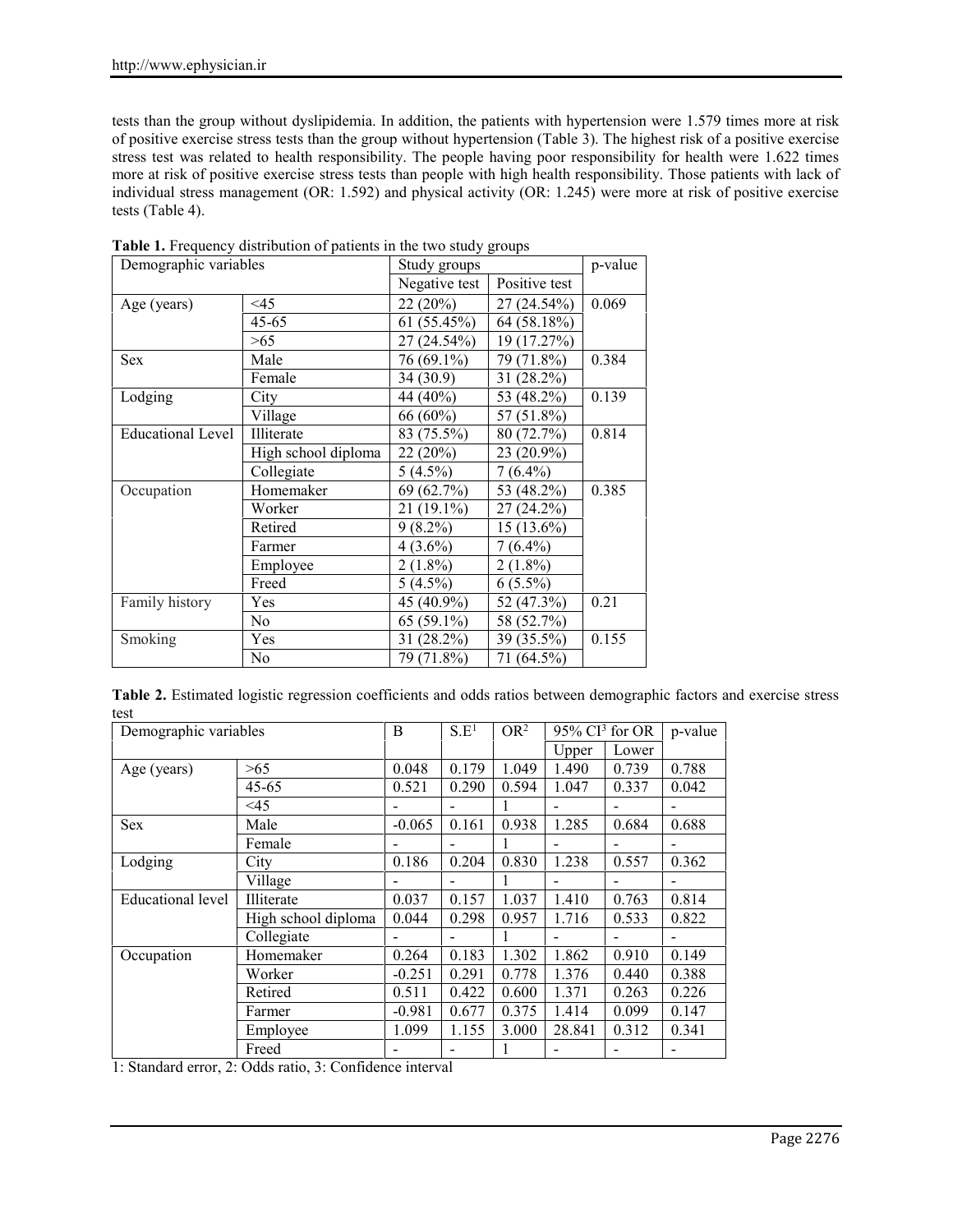| Health-related variables |                | B        | S.E <sup>1</sup> | OR <sup>2</sup> | $95\%$ CI <sup>3</sup> for OR |       | p-value |
|--------------------------|----------------|----------|------------------|-----------------|-------------------------------|-------|---------|
|                          |                |          |                  |                 | Upper                         | Lower |         |
| Family history           | Yes            | $-0.186$ | 0.204            | 0.830           | 1.238                         | 0.557 | 0.362   |
|                          | N <sub>0</sub> | -        |                  |                 |                               |       |         |
| Smoking                  | Yes            | $-0.172$ | 0.240            | 0.842           | 1.348                         | 0.526 | 0.474   |
|                          | N <sub>0</sub> | -        |                  |                 |                               |       |         |
| Hypertension             | Yes            | 0.547    | 0.243            | 1.579           | 2.932                         | 0.359 | 0.024   |
|                          | N <sub>0</sub> |          |                  |                 |                               |       |         |
| Diabetes                 | Yes            | $-0.504$ | 0.301            | 0.604           | 1.809                         | 0.335 | 0.094   |
|                          | N <sub>0</sub> | -        |                  |                 |                               |       |         |
| Dyslipidemia             | Yes            | 0.491    | 0.238            | 1.635           | 2.604                         | 1.026 | 0.039   |
|                          | N <sub>0</sub> | -        |                  |                 |                               |       |         |

**Table 3.** Estimated logistic regression coefficients and odds ratios between health factors and the results of exercise stress test

1: Standard error, 2: Odds ratio, 3: Confidence interval

**Table 4.** Results of logistic regression analysis for examining the relationship between lifestyle factors and exercise test results

| Lifestyle factors |        | B                        | S.E <sup>1</sup>         | OR <sup>2</sup> | $95\%$ CI <sup>3</sup> for OR |       | p-value        |
|-------------------|--------|--------------------------|--------------------------|-----------------|-------------------------------|-------|----------------|
|                   |        |                          |                          |                 | Upper                         | Lower |                |
| Health            | Weak   | 0.448                    | 0.190                    | 1.622           | 2.352                         | 1.119 | 0.011          |
| responsibilities  | Medium | $-4.143$                 | 1.008                    | 0.016           | 0.114                         | 0.002 | 0.001          |
|                   | Good   | $\overline{\phantom{a}}$ | $\overline{\phantom{0}}$ | 1               | $\overline{\phantom{a}}$      |       |                |
| Physical activity | Weak   | 0.219                    | 0.192                    | 1.245           | 1.813                         | 0.855 | 0.254          |
|                   | Medium | $-4.043$                 | 1.009                    | 0.018           | 0.127                         | 0.002 | 0.001          |
|                   | Good   | $\overline{\phantom{a}}$ | $\blacksquare$           |                 | ۰                             |       |                |
| Dietary habits    | Weak   | 0.090                    | 0.245                    | 1.094           | 1.766                         | 0.677 | 0.714          |
|                   | Medium | $-0.095$                 | 0.195                    | 0.909           | 1.333                         | 0.620 | 0.626          |
|                   | Good   | $\overline{\phantom{a}}$ | $\blacksquare$           | 1               | $\overline{\phantom{a}}$      |       | $\blacksquare$ |
| Spiritual growth  | Weak   | 0.159                    | 0.253                    | 1.172           | 1.924                         | 0.714 | 0.529          |
|                   | Medium | $-0.199$                 | 0.191                    | 0.820           | 1.191                         | 0.564 | 0.297          |
|                   | Good   | $\overline{\phantom{a}}$ | $\overline{\phantom{a}}$ |                 |                               |       |                |
| Individual        | Weak   | $-0.040$                 | 0.200                    | 0.961           | 2.410                         | 0.649 | 1.422          |
| communication     | Medium | $-0.182$                 | 0.247                    | 0.833           | 2.448                         | 0.513 | 1.353          |
|                   | Good   | $\overline{\phantom{a}}$ | $\overline{\phantom{a}}$ | 1               | $\overline{\phantom{a}}$      |       |                |
| Stress management | Weak   | 0.465                    | 0.182                    | 1.592           | 2.275                         | 1.114 | 0.011          |
|                   | Medium | $-4.060$                 | 1.009                    | 0.017           | 0.124                         | 0.002 | 0.001          |
|                   | Good   |                          |                          | 1               |                               |       |                |

1: Standard error, 2: Odds ratio, 3: Confidence interval

# **4. Discussion**

This study was conducted to determine the effects of health-related variables and predictors of a health-promoting lifestyle in patients with cardiovascular disease. In this study, based on the logistic regression analyses, the risk of positive exercise stress test increased with age. Several reports (19-23) have defined the relationship between age and occurrence of coronary artery events. It seems that by ageing, the accumulation of plague atherosclerosis increased the possibility of coronary events and the severity of coronary artery diseases. Although most cardiovascular diseases are known as diseases of the elderly, almost 50% of the diagnoses and 15% of cardiovascular deaths occurred under the age of 60 (24). In Doughty's 2002 study, 10% of patients who had been hospitalized because of heart attacks over a three-year old period were under the age of 46 (25). Thus, it can be inferred that the age at which cardiovascular disease occurs has decreased, which is suggestive of our need for major lifestyle alterations in teenage and middle age population. Our findings showed that hypertension and dyslipidemia independently predicted risk of positive exercise stress test. Some studies (26-29) have reported hypertension as an independent risk factor for the severity of coronary artery disease. For instance, the study by Abbasi in 2012 was the closest to our results, reporting that hypertension was related to heart disease and coronary artery stenosis (OR: 3.45,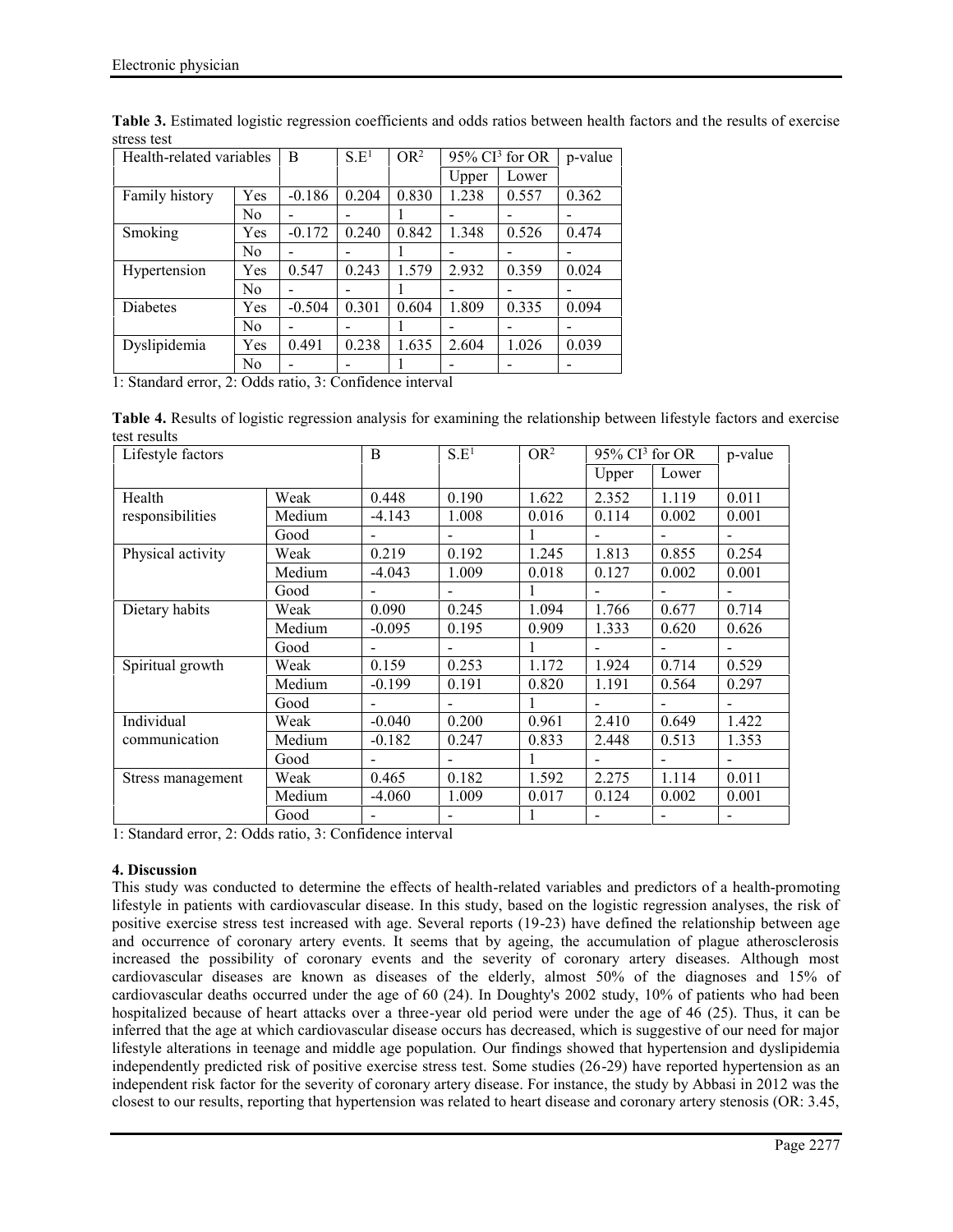95% CI: 3.28-3.61) (30). Also, in Armstrong's 2013 study that was conducted to evaluate the relative contribution of modifiable cardiovascular risk factors to the development of major cardiac events in aging adult survivors of childhood cancer, hypertension significantly increased the risk for coronary artery disease (RR: 6.1) (31). However, in Veeranna's 2010 study, hypertension did not correlate with coronary artery disease (22). This contradiction can be due to the various factors, such as target population, sample size, and the geographical location. In this study, dyslipidemia was reported as an independent risk factor for positive exercise stress test. Various studies (21, 28, 30, 32) have shown that dyslipidemia plays an important role in coronary artery disease. For example in Sadeghi's 2012 (26) and Rasheed's 2014 (27) studies, dyslipidemia was significantly associated with the extent and intensity of coronary stenosis. The results of Varbo's 2013 study showed that the increase of 1 mmol/L (39 mg/dL) (LDL) increased the risk of ischemic heart disease as much as 2.8 times (33). In a study, Berry 2012 observed marked differences in the lifetime risks of cardiovascular disease among participants who were 55 or older, those with an optimal risk-factor profile (total cholesterol level, <180 mg per deciliter [4.7 mmol per liter]; blood pressure, < 120 mmHg systolic and 80 mmHg diastolic; nonsmoking status; and non-diabetic status) had substantially lower risks of death from cardiovascular disease through the age of 80 than participants with two or more major risk factors (34). The results are in line with our findings. Without doubt, the lack of physical activity and an unhealthy lifestyle result in obesity, hypertension, diabetes, and cardiovascular diseases. The researchers believe that modifying one's lifestyle may contribute to reducing obesity and hypertension and may reduce the risk of cardiovascular diseases (35-37). Therefore, this implies the vital role that a healthy lifestyle plays in reducing cardiovascular diseases, and it emphasizes the necessity to become more engaged in this matter. The comparison of the results of the study in terms of patients' lifestyles indicated that health responsibility, physical activity, and stress management affect the positive exercise stress test. The results of Mansourian's 2012 study showed that there was a significant relationship between responsibility, physical activity, stress management and hypertension (38). In Khairkhou's 2013 study on the lifestyle of women with rheumatoid arthritis, there was a significant relationship between two groups (healthy women and women with rheumatoid arthritis) with respect to two factors, i.e., responsibility for health and physical activity, which can be due to the nature of disease (39). Physical activity has always been the main intervening factor in reducing of heart disease. The results of Nagi's 2011 study showed that people who do physical activities regularly have less cholesterol, triglycerides, and blood pressure and also have a more appropriate Body Mass Index (BMI) (40). This study had some limitations. The data were collected through a self-report questionnaire, which may possibly tempt the participants to present a more desirable image of themselves. Moreover, participants may tend to overestimate or underestimate their health-promotion activity.

# **5. Conclusions**

As the main finding of this study, it was indicated that there is a significant relationship between hypertension, dyslipidemia, and increasing age and the risk of positive exercise stress test and coronary artery stenosis. Also, having a healthy lifestyle brings some consequences that lead the patients of cardiovascular diseases to have positive health outcomes. It seems that educational interventions can improve the responsibility for health, physical activity, and stress management among people with cardiovascular disease risks. Therefore, there is an urgent need for the development and implementation of health education programs to raise health literacy and enhance people's knowledge concerning the risk factors of heart disease and to encourage them to adopt a health promotion lifestyle. It is recommended that further research be conducted on this significant issue to discover other effective factors that could lead to improved physical, psychological, and social condition of patients.

# **Acknowledgments:**

We thank all of the patients who participated in this study. We also thank the managers, supervisors, and nursing staff at Mazandaran Heart Center Hospital for their input, suggestions, and guidance. This reports is part of a Ph.D. thesis in the field of Health Education and Promotion at the International campus of Tehran University of Medical Sciences with the code IRCT2015001248742N6 (Grant ID: 28217).

# **Conflict of Interest:**

There is no conflict of interest to be declared.

# **Authors' contributions:**

All authors contributed to this project and article equally. All authors read and approved the final manuscript.

# **References:**

1) Truelsen T, Mähönen M, Tolonen H, Asplund K, Bonita R, Vanuzzo D. Trends in stroke and coronary heart disease in the WHO MONICA Project. Stroke. 2003; 34(6): 1346-52. doi: MONICA Project. Stroke. 2003; 34(6): 1346-52. doi: 10.1161/01.STR.0000069724.36173.4D, PMID: 12738889.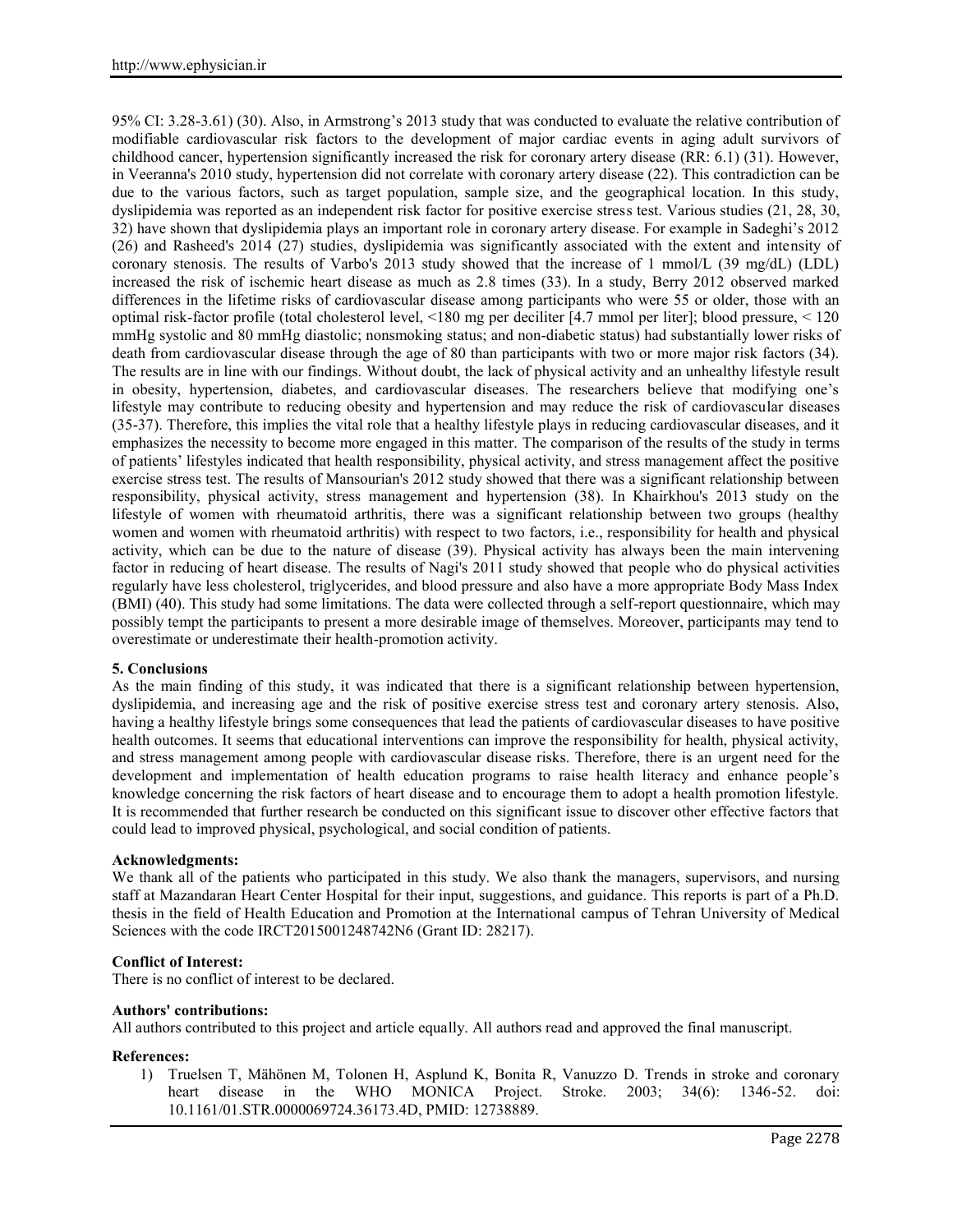- 2) Abegunde DO, Mathers CD, Adam T, Ortegon M, Strong K. The burden and costs of chronic diseases in low-income and middle-income countries. The Lancet. 2007; 370(9603): 1929-38. doi: 10.1016/S0140- 6736(07)61696-1.
- 3) Hatmi Z, Tahvildari S, Motlag AG, Kashani AS. Prevalence of coronary artery disease risk factors in Iran: a population based survey. BMC Cardiovasc Disord. 2007; 7(1): 32. doi: 10.1186/1471-2261-7-32, PMID: 17971195, PMCID: PMC2200651.
- 4) i bl Di N. Noncommunicable Diseases Country Profiles 2011. World Health Organization 2011. Available from: http://www.un.org/en/ga/ncdmeeting2011/pdf/ncd\_profiles\_report.pdf
- 5) Liu K, Daviglus ML, Loria CM, Colangelo LA, Spring B, Moller AC, et al. Healthy Lifestyle Through Young Adulthood and the Presence of Low Cardiovascular Disease Risk Profile in Middle Age The Coronary Artery Risk Development in (Young) Adults (CARDIA) Study. Circulation. 2012; 125(8): 996- 1004. doi: 10.1161/CIRCULATIONAHA.111.060681, PMID: 22291127, PMCID: PMC3353808.
- 6) El mokadem NM. Health Promoting Lifestyle Behaviors among Women at High Risk for Cardiovascular Diseases. The Medical Journal of Cairo University. 2013; 81(2).
- 7) WHO. Milestones in health promotion: Statements from global conferences: Geneva: World Health Organization; 2009.
- 8) Pender N, Murdaugh C, Parsons M. The health promotion model. Health promotion in nursing practice. 2002; 4: 59-79.
- 9) Elmer PJ, Obarzanek E, Vollmer WM, Simons-Morton D, Stevens VJ, Young DR, et al. Effects of comprehensive lifestyle modification on diet, weight, physical fitness, and blood pressure control: 18 month results of a randomized trial. Ann Intern Med. 2006; 144(7): 485-95. doi: 10.7326/0003-4819-144-7- 200604040-00007, PMID: 16585662.
- 10) Nissen SE, Tuzcu EM, Schoenhagen P, Crowe T, Sasiela WJ, Tsai J, et al. Statin therapy, LDL cholesterol, C-reactive protein, and coronary artery disease. N Engl J Med. 2005; 352(1): 29-38. doi: 10.1056/NEJMoa042000, PMID: 15635110
- 11) Wilt TJ, Bloomfield HE, MacDonald R, Nelson D, Rutks I, Ho M, et al. Effectiveness of statin therapy in adults with coronary heart disease. Arch Intern Med. 2004; 164(13): 1427-36. doi: 10.1001/archinte.164.13.1427, PMID: 15249352.
- 12) Chiuve SE, McCullough ML, Sacks FM, Rimm EB. Healthy lifestyle factors in the primary prevention of coronary heart disease among men benefits among users and nonusers of lipid-lowering and antihypertensive medications. Circulation. 2006; 114(2): 160-7. doi: 10.1161/CIRCULATIONAHA.106.621417, PMID: 16818808.
- 13) Daga MK, Zolfaghari R, Shahamfar M, Shahamfar J, Aslanabadi N, Gupta VK. Reduction of Risk Factors following Lifestyle Modification Programe in Patients with Coronary Heart Disease. JIMSA. 2010; 23(2): 73-74.
- 14) Van Limpt PM, Harting J, van Assema P, Ruland E, Kester A, Gorgels T, et al. Effects of a brief cardiovascular prevention program by a health advisor in primary care; the 'Hartslag Limburg' project, a cluster randomized trial. Prev Med. 2011; 53(6): 395-401. doi: 10.1016/j.ypmed.2011.08.031, PMID: 21925203.
- 15) Lieber SB, Redberg RF, Blumenthal RS, Gandhi A, Robb KJ, Mora S. A national interactive web-based physical activity intervention in women, evaluation of the American Heart Association choose to move program 2006–2007. Am J Cardiol. 2012; 109(12): 1754-60. doi: 10.1016/j.amjcard.2012.02.017, PMID: 22494850.
- 16) Walker S, Sechrist K, Pender N. The health-promoting lifestyle profile II. 1995.
- 17) Walker SN, Sechrist KR, Pender NJ. The health-promoting lifestyle profile: development and psychometric characteristics. Nurs Res. 1987; 36(2): 76-81. doi: 10.1097/00006199-198703000-00002, PMID: 3644262.
- 18) Acton GJ, Malathum P. Basic need status and health-promoting self-care behavior in adults. Western J Nurs Res. 2000; 22(7): 796-811. doi: 10.1177/01939450022044764.
- 19) Hosseini SA, Salehi A .The relationship between coronary risk factors and coronary artery involvement based on angiogrpahy findings. Koomesh. 2012; 14(1): 7-12.
- 20) Bidel Z, Nazarzadeh M. Evaluating the Associations between Some Cardiovascular Risk Factors and Coronary Artery Obstruction Based on Angiographic Findings. Scientific Journal of Ilam University of Medical Sciences. 2014; 22(1): 147-54.
- 21) Darabian S, Abbasi A .The correlation of ischemic risk factors with left main tract disease. KAUMS Journal (FEYZ). 2007; 11(3): 31-5.